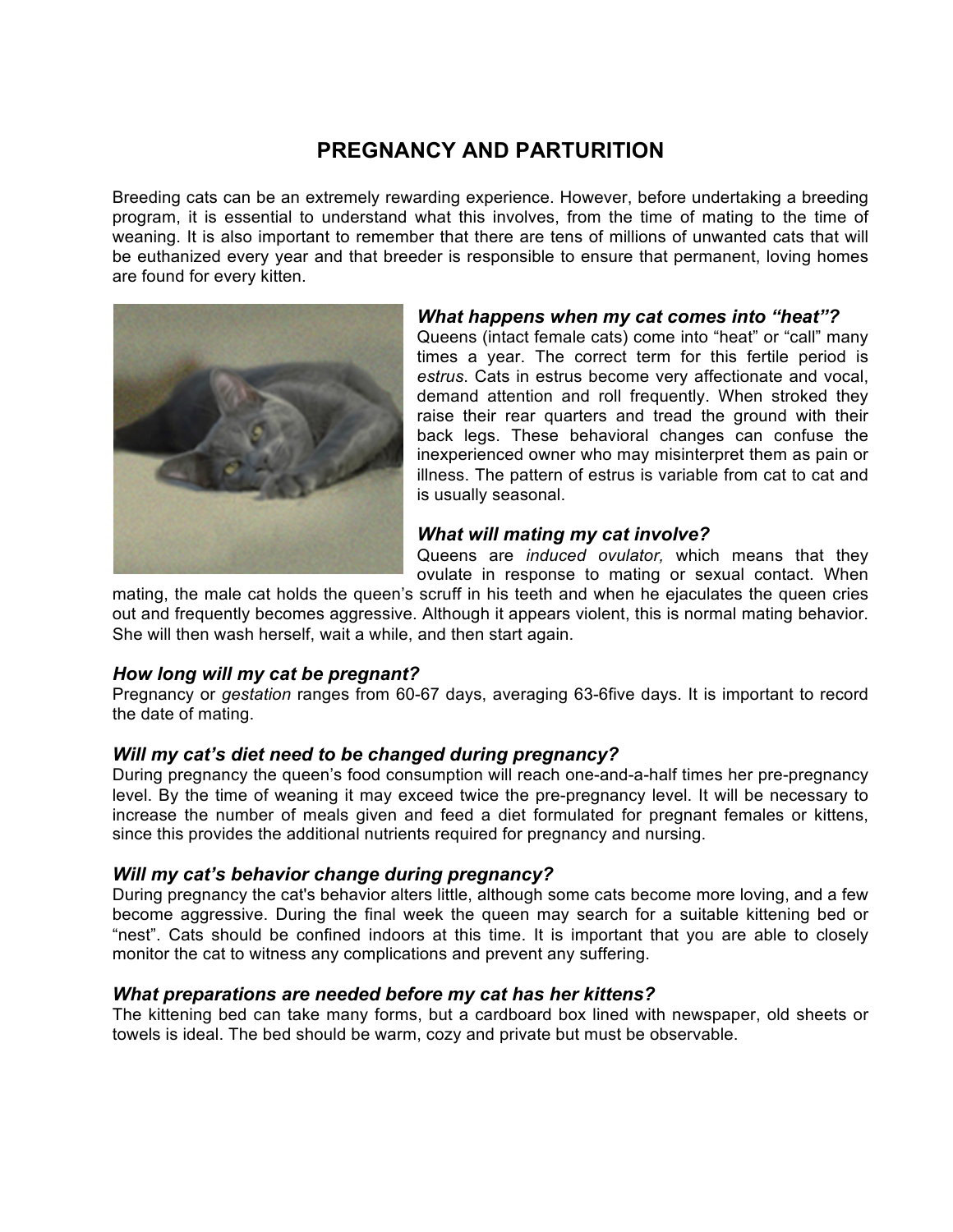# *What are the stages in labor?*

#### First Stage Labor

This is essentially the relaxation of the cervix and vagina and the start of intermittent contraction in the uterus. The pelvic muscles slacken and the perineum, the area between the anus and the vulva, becomes looser and longer. At this stage the uterine contractions are not yet visible as straining, although movement of the fetuses may be seen and felt through the abdominal wall. There is little to see at this stage except repeated visits to the kittening bed, and many cats will desire reassurance from the owner. Scratching and bed-making may be evident and some cats may begin to pant. The queen usually stops eating during the last twenty-four hours before labor, and her

temperature may drop below 100<sup>0</sup>F (37.8<sup>o</sup>C). Vaginal discharge is rarely seen. In many cats having their first litter, this first stage of labor can be prolonged, lasting up to thirty-six hours.



Second and Third Stage Labor

In **second stage** labor the uterine muscle begins stronger and more frequent contractions. As each fetus enters the pelvis, the outer layer of its membranes appears briefly at the vulva as the "water bag" which bursts and is cleaned up by the cat. The inner membranes remain on the fetus and act as a lubricant to assist its passage.

As the fetal head passes into the pelvis, its pressure causes voluntary straining using the abdominal muscles. This "bearing down" helps to move the fetus

through the pelvis. This is usually the point at which the attendant can see that the cat is actually straining. Normally, delivery of a kitten from the commencement of the second stage may take from five to thirty minutes. Once the head is out of the vulva, one or two more strains should complete the passage of the narrower remainder of the kitten's body.

**Third stage** labor follows immediately and is seen simply as the passage of the membranes, complete with the greenish black mass of separated placenta or "after-birth". A set of membranes is normally passed immediately after each kitten, although sometimes a second kitten will follow so quickly that the membranes from the first will be delayed temporarily. As each kitten is born, the mother will tear open the membranes and clear the mouth and nose area of the kitten, bite off the umbilical cord and subsequently eat the after-birth. Intervals between kitten births are variable. On average they last ten minutes to an hour.

#### Interrupted Labor

So-called "interrupted labor" is sufficiently common in the cat to be considered a normal occurrence. In this case the queen ceases straining, rests happily, suckles those kittens already born and accepts food, despite still having more kittens to deliver. This resting stage may last up to twentyfour or even thirty-six hours, after which straining recommences and the remainder of the litter is born normally.

Owners should observe the process closely, but should not upset the queen by interfering any more than absolutely necessary. Most cats deliver their kittens without complications; however, first time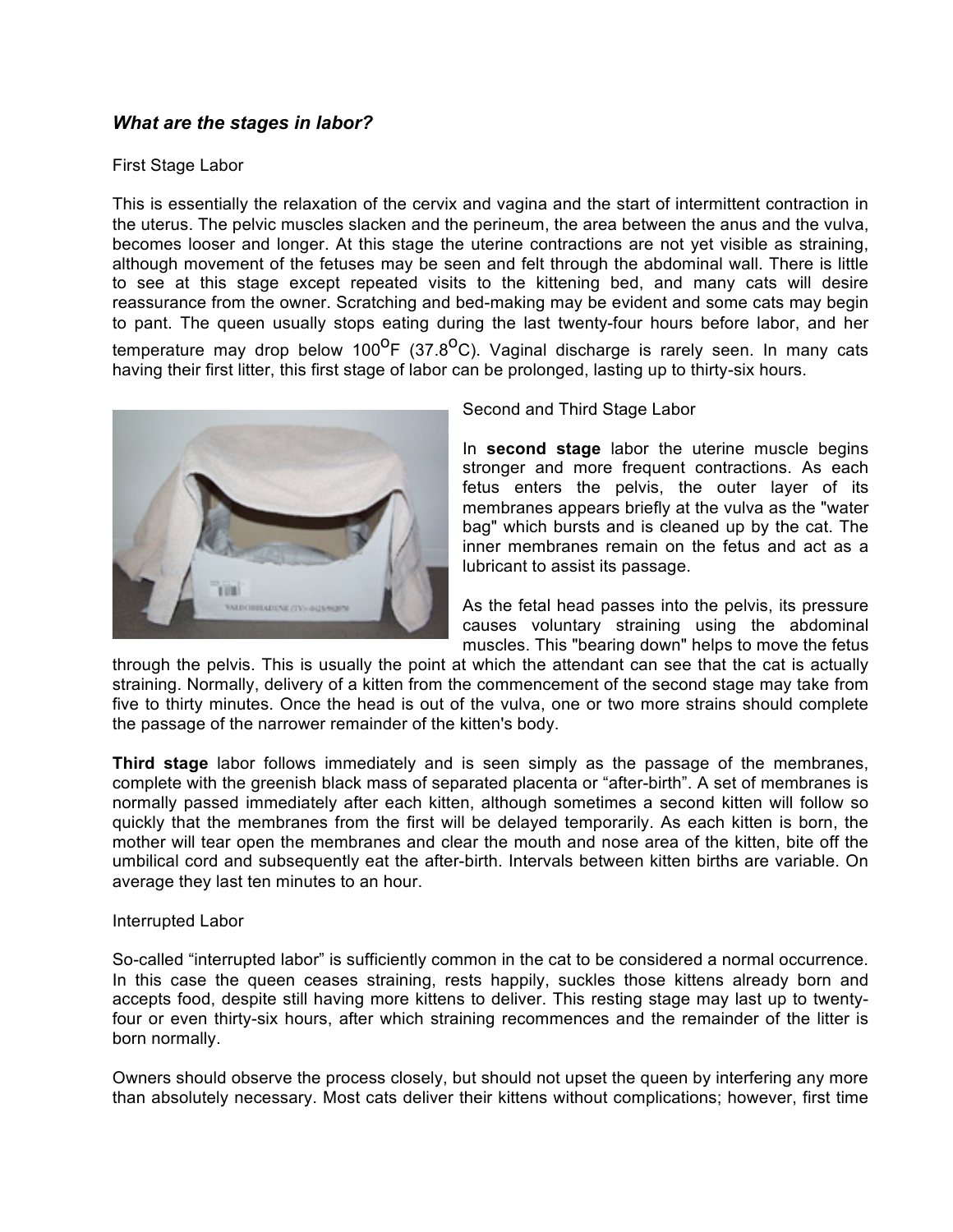mothers should be attended by their owners. Once all of the kittens have been born, the dirty bedding can be removed and replaced.

### *What problems can arise during parturition?*

Most cats give birth to their kittens without difficulty. However, *dystocia* or difficult birth can occur.

A breeder should suspect that something may be wrong if:

- 1. Twenty minutes of intense labor does not produce a kitten.
- 2. Ten minutes of intense labor does not expel a kitten seen at the queen's vulva.
- 3. If gentle traction on the trapped fetus causes the queen pain.
- 4. The queen is depressed, lethargic or has a fever (rectal temperature greater than 103<sup>0</sup>F or  $39.4^{0}C$ ).
- 5. The queen loses fresh blood from her vulva for more than ten minutes.

In the case of dystocia a veterinarian should be consulted.

#### *How do I revive a non-responsive newborn kitten?*

1. Tear the membranes from the nose, wipe the nose and open the mouth, tilt the kitten head down and clear away any fluid.

2. If the umbilical cord has not broken on delivery, tear it an inch from the kitten and remove the wet, sloppy bulk of the membranes. Complicated cutting and tying of the cord are not necessary. The cat would chew it through, providing a blunt crushing action to prevent bleeding; you can tear it between your first two fingers and thumb, which accomplishes the same thing.

3. If the kitten is not breathing, or if it was delivered tail first and possibly inhaled fluid, it is necessary to clear debris and fluid from the air passages. Take the kitten lying in the palm of the hand, its back towards the palm and neck between forefinger and third finger, its head protruding



between the fingers. Enclose the kitten in the fingers and, turning the hand palm downwards with the arm extended; rapidly swing your arms in a downward motion several times. Make sure that you are not near a table or other protruding edge when swinging the kitten. The swing will have the effect of forcing fluids out of the air passages and a further wipe of nose and mouth will clear it away. The swing will also serve to stimulate respiration. The kittens tongue is a reliable indicator of success. If the kitten is receiving sufficient oxygen the tongue will be pink, if not it will have a bluish tint.

4. The next move imitates the licking of the abdominal wall and stimulates respiration. It comprises a stroking, rubbing movement with a clean towel. Follow this by a brisk, general rub dry, assuming that the kitten is now showing regular breathing. If it is not, some further form of artificial respiration may be necessary. Of these, mouth to mouth

resuscitation is probably the most useful if carried out carefully. There are several essential points to remember. Firstly, it is no use blowing fluids and debris further down the respiratory tract. These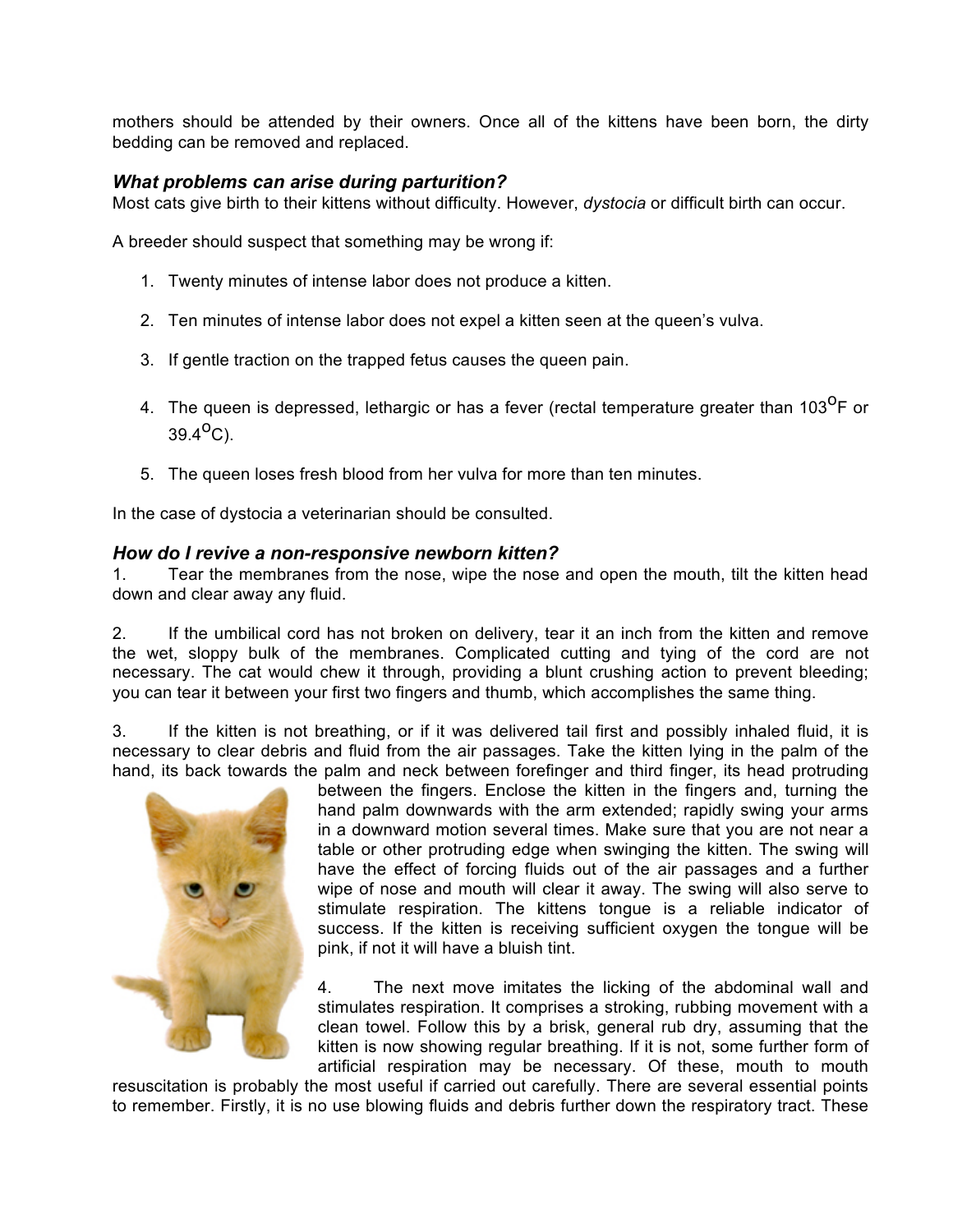secretions must be cleared by the swing method and/or gentle shaking of the kitten in the headdown position. Secondly, the capacity of kitten lungs compared to the human is quite minute. Blow very gently and allow a pause for expiration. Repeat this cycle every three to five seconds. Ideally, use a short drinking straw to blow through since this is more hygienic and reduces the risk of damaging the kitten's lungs by over-inflation.

### *Where should I put the newborn kittens?*

**Warmth** is essential for the newborn. The kitten cannot react to cold by shivering and cannot control its own body temperature. In nature, warmth is obtained by direct body contact with the mother and conserved by the enclosed nest bed. The first point to remember is that a newborn wet kitten loses heat very rapidly, hence the brisk rub dry. If the mother is ill or uncooperative, gently lay the kitten in contact with a warm, well-covered hot water bottle and conserve heat with a covering blanket. Great care must be taken not to inflict contact burns by having the bottle too hot. An acceptable alternative is the infra-red lamp. Its disadvantages are that many cats dislike the open bed required for its use, and that it may make both mother and kittens too hot and lessen the close normal nursing contact. Ideally the temperature in the box should be maintained at 85-90 $^{0}F$  (29.4-

32.2<sup>o</sup>C). The box should be large enough for the kittens to move away from the heat if they become

too hot. The temperature can be gradually reduced to  $80^{\circ}F$  (26.7<sup>o</sup>C) by seven to

ten days and to  $72^{\circ}F$  (22.2<sup>o</sup>C) by the end of the first month.

# *Do I need to help my cat raise her kittens?*

Occasionally kittens will be born **prematurely.** They will be small, thin, and have little or no hair. These kittens require intensive nursing care. Premature kittens often fail to nurse, and often need to be fed with a syringe, bottle or stomach tube. They also need to be kept warm if the queen rejects them.

A normal healthy kitten, when warm and dry, needs no assistance in finding its mother's teat and suckling. Occasionally an exhausted, restless, nervous or ill queen may fail to assist her kittens. Failure on the part of the cat to nurse its kittens should be checked by a veterinarian because if the mother is unable to care for the kittens they may need to be hand fed. (For further information on raising kittens please see Raising Kittens Handout).

# *Are there any post-birthing complications I may need to know about?*

1. Retention of Fetal Membranes

Occasionally a cat may fail to pass the final set of fetal membranes after parturition appears to be complete. These cats often show signs of restlessness and abdominal discomfort, and may be unwilling to settle with her kittens during the twenty-four to seventy-two hours after parturition. Her appetite may be poor and a brownish vaginal discharge may be seen. Examination will show a raised temperature and palpation of the abdomen will disclose a thickened lumpy area of womb. Veterinary treatment is required. Antibiotic treatment is necessary and medications may be necessary to cause the expulsion of the retained membranes.

### 2. Metritis or Endometritis

*Metritis* or inflammation of the uterus or womb usually occurs within three days of parturition. The cat is much more obviously ill than with retention of fetal membranes. She will be dull and lethargic, completely ignore her kittens and refuse food. She may have an increased thirst and may vomit. A